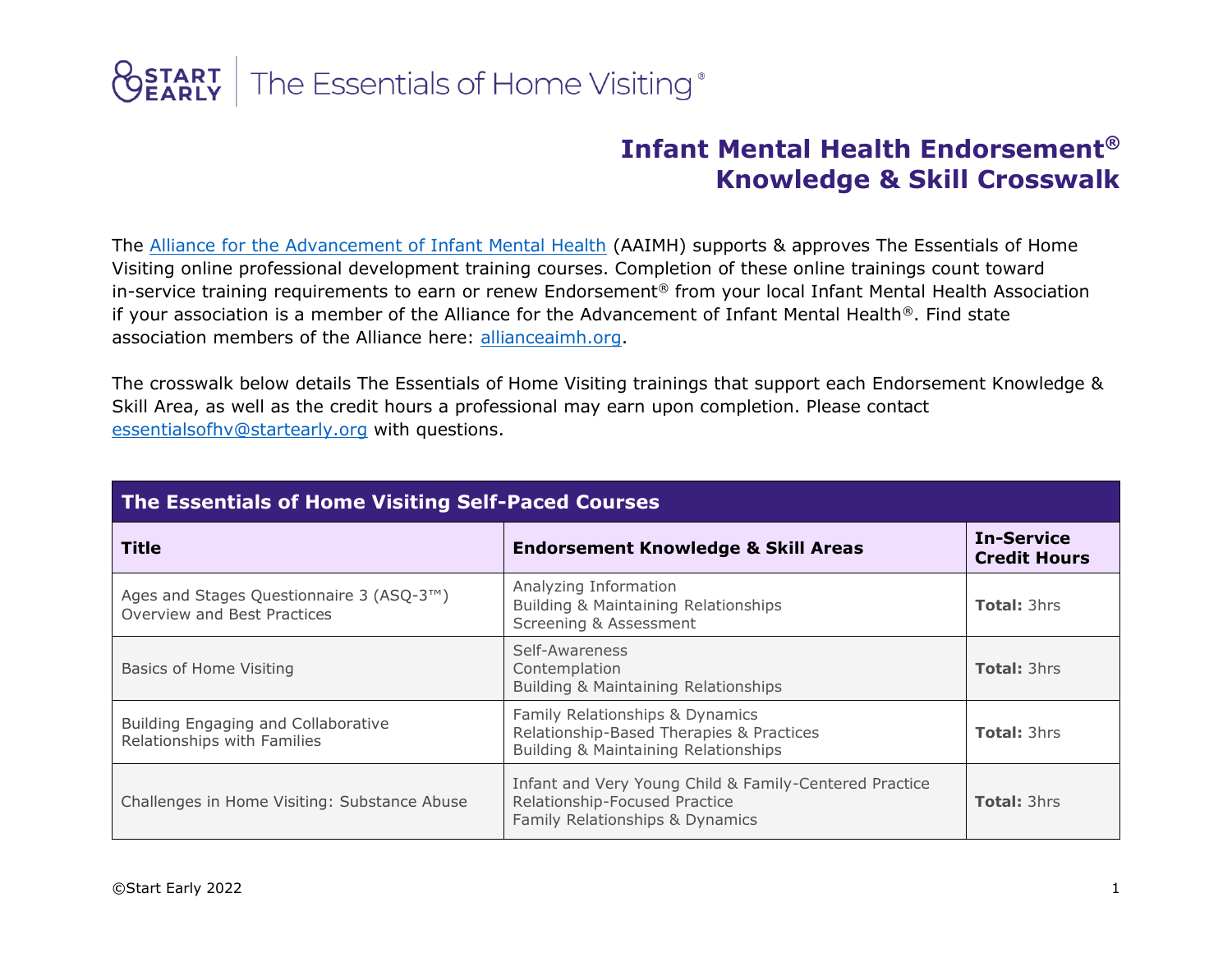| <b>The Essentials of Home Visiting Self-Paced Courses</b>        |                                                                                                                                                                                                                                           |                                          |  |  |
|------------------------------------------------------------------|-------------------------------------------------------------------------------------------------------------------------------------------------------------------------------------------------------------------------------------------|------------------------------------------|--|--|
| <b>Title</b>                                                     | <b>Endorsement Knowledge &amp; Skill Areas</b>                                                                                                                                                                                            | <b>In-Service</b><br><b>Credit Hours</b> |  |  |
| Domestic Violence in Home Visiting                               | Family Relationships & Dynamics<br>Safety<br>Contemplation                                                                                                                                                                                | <b>Total: 3hrs</b>                       |  |  |
| Foundations of Infant Mental Health Practice in<br>Home Visiting | Relationship Based Therapeutic Practice<br>Self-Awareness<br>Responding with Empathy                                                                                                                                                      | <b>Total: 3hrs</b>                       |  |  |
| Home Visiting with Families during Pregnancy<br>(2 Parts)        | PART 1:<br>Relationship-Focused Practice<br>Family Relationships & Dynamics<br>Pregnancy & Early Parenthood<br>PART 2:<br>Relationship-Focused Practice<br>Infant/Very Young Child Development & Behavior<br>Pregnancy & Early Parenthood | <b>Total: 3hrs</b>                       |  |  |
| <b>Supervising Home Visitors</b>                                 | Curiosity<br>Listening<br>Collaborating                                                                                                                                                                                                   | <b>Total: 3hrs</b>                       |  |  |
| The Impact of Trauma in Home Visiting                            | Attachment, Separation, Trauma, Grief & Loss<br><b>Cultural Competence</b><br>Working with Others                                                                                                                                         | <b>Total: 3hrs</b>                       |  |  |
| The Impact of Trauma in Supervising Home<br><b>Visitors</b>      | Family Relationships & Dynamics<br>Building & Maintaining Relationships<br>Self-Awareness                                                                                                                                                 | <b>Total: 3hrs</b>                       |  |  |